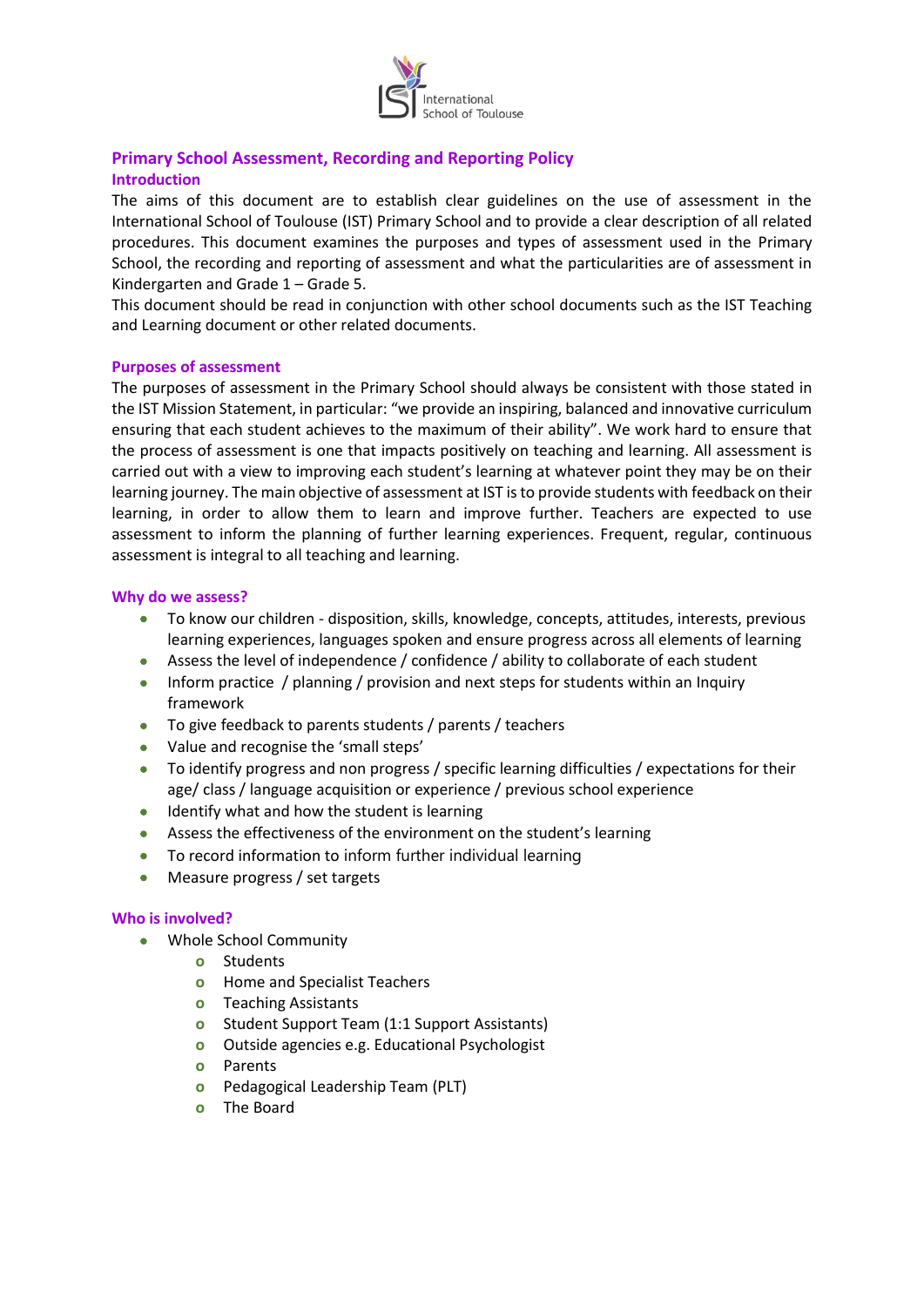

#### **What do we assess?**

- The ability of students to become independent lifelong learners
- Five essential elements
	- **o** Range of knowledge
	- **o** Conceptual understanding
	- **o** Skills
	- **o** Attitudes
	- **o** Action
- Subject area, Languages, Maths, Science, Social Studies, Arts, PSPE

(based on the Scope and Sequence documents)

- Learner Profile attributes
- Ability to carry out independent action
- Ability to work collaboratively
- **•** Learning stories

#### **When do we assess**

Assessment is an ongoing process involving many strategies over the course of a school year including:

- **Pre assessment at the start of a Unit of Inquiry (UOI) in order to assess prior knowledge /** skills
- Formative daily and interwoven into every days learning experience
- Summative at end of a UOI / through a measurable activity allowing children to demonstrate what they have learned.
- $\bullet$  Self assessment / peer assessment ongoing

### **What are the characteristics of effective assessment?**

Effective assessments enable students to reflect upon and share their learning in a variety of ways, including:

- sharing their learning and understanding with others
- Knowing and understanding in advance the criteria for the assessment
- Being involved in the development of the criteria for assessments tasks
- Analysing their learning and understanding what needs to be improved.
- Providing developmental feedback
- Connecting their learning to real life experiences
- Participating in reflection, self- and peer-assessment
- expressing different points of view and interpretations

Effective assessments allow teachers to:

- Inform every stage of the teaching and learning process
- Plan in response to student and teacher inquiries
- Develop criteria for producing a quality product or performance
- Gather evidence from which sound conclusions can be drawn
- **•** Provide evidence that can be effectively reported and understood by the whole school community
- Collaboratively review and reflect on student performance and progress
- Take into account a variety of abilities, interests, languages and different cultural contexts Effective assessments allow parents to:
	- Provide opportunities to support and celebrate student learning.
	- See evidence of student learning and development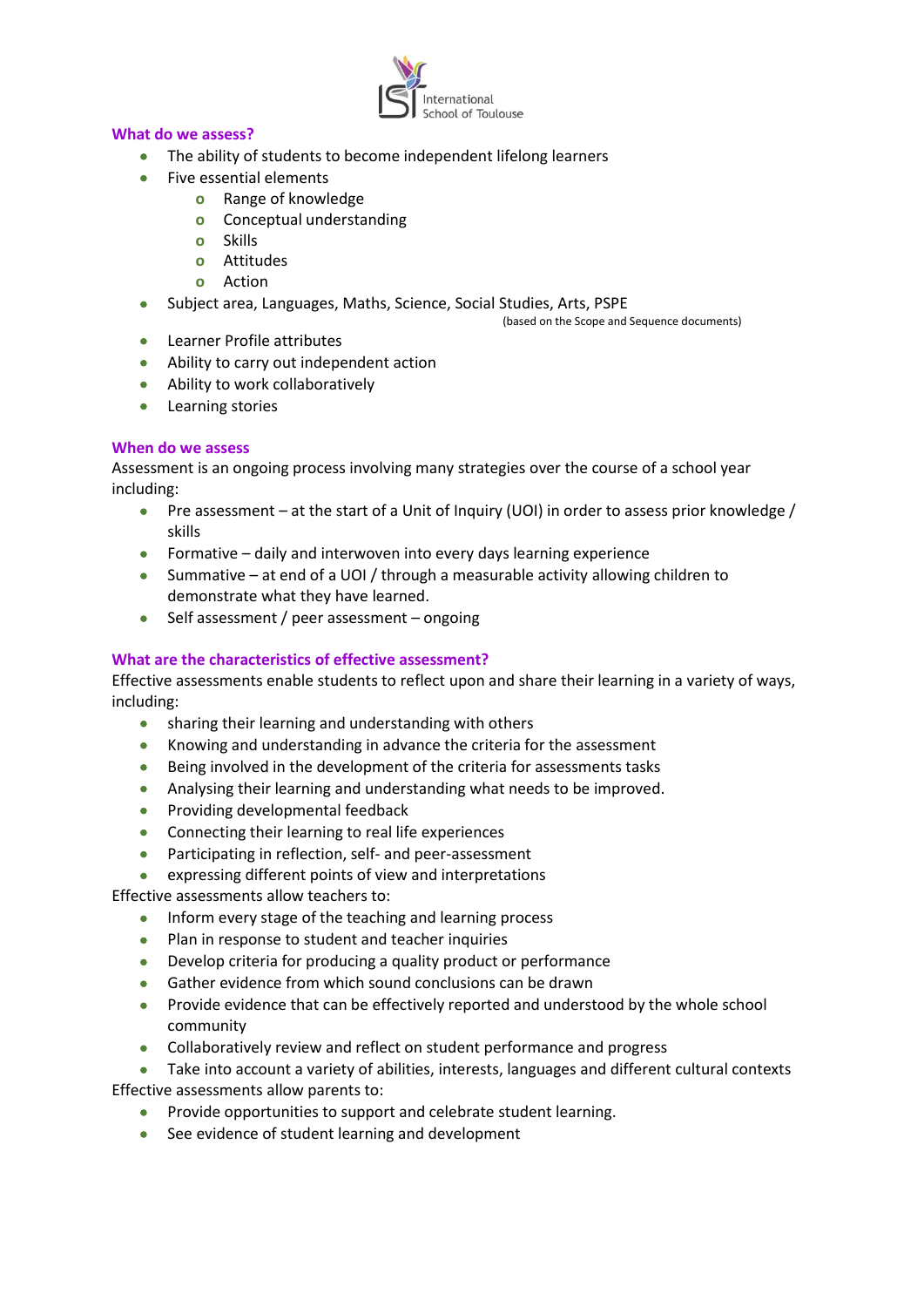

#### **How do students demonstrate the learning process?**

- Talk, sharing, questioning, explanation, reflection
- Action big and small, Action Board, Action Blog post
- Inquiry / research
- Social development / working with other students
- Through performance, PE, Dance, Drama, Music
- Through assemblies
- Through completion of activities / tasks
- Through portfolios
- Through student led conferences
- Through sharing everyday experiences with parents

#### **How do students record their progress and achievements?**

- Through
	- **o** Written
	- **o** Performance
	- **o** Reflection
	- **o** Presentation
	- **o** Discussion
	- **o** Photographs / videos / recordings
	- **o** Display / Working Walls
	- **o** Assemblies for parents and peers
	- **o** Exhibition
	- **o** Open Morning / Student led conference

#### **How does reporting work?**

- Written reports provided for parents 3 times per year roughly after each two Units of Inquiry Reports should
	- **o** Be meaningful, transparent and open
	- **o** Be clear for all families including EAL families
	- **o** Provide concise information and clear information on learning attainment
	- **o** Provide specific personal information for each child as well as curriculum information
	- **o** Have a comment on the Learner profile
	- **o** Contain information on Strengths and concerns which should be highlighted for parents and students
- Via Parent Teacher Student conferences (termly meetings)
	- **o** Parent Teacher conference October
	- **o** Three Way Conference February
	- **o** Pupil Led Conference June
- $\bullet$  In Grade 5 through the exhibition
- Through the sharing of portfolios (half termly open mornings/afternoons)

| <b>Responsibility</b>   | PLT.                                                    |
|-------------------------|---------------------------------------------------------|
| <b>Audience:</b>        | Primary Staff, Students, Parents and Board of Directors |
| <b>Draft Issue date</b> | <b>March 2017</b>                                       |
| <b>Issue date</b>       | September 2017                                          |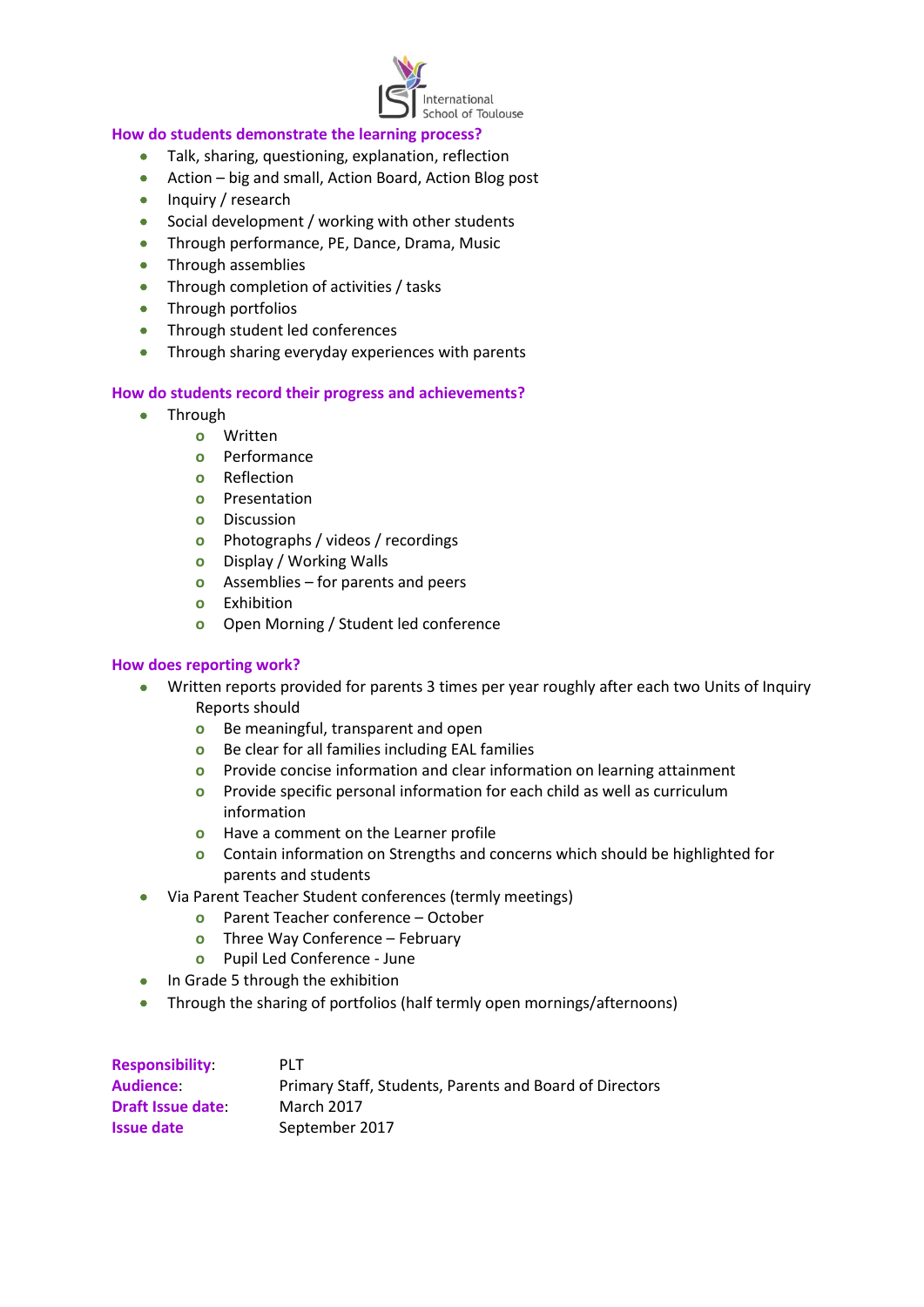

#### **Introduction**

The aims of this document are to establish clear guidelines on the use of assessment in the International School of Toulouse (IST) Secondary School and to provide a clear description of all related procedures. This document examines the purposes and types of assessment used in the Secondary School, the recording and reporting of assessment and what the particularities are of assessment in the three grade group divisions: Grades 6, 7 & 8, Grades 9 & 10 and Grades 11 & 12. This document should be read in conjunction with other school documents such as the IST Teaching and Learning document or other related documents.

#### **Purposes of assessment**

The purposes of assessment in the Secondary School should always be consistent with those stated in the IST Mission Statement, in particular: "we provide an inspiring, balanced and innovative curriculum ensuring that each student achieves to the maximum of their ability". We work hard to ensure that the process of assessment is one that impacts positively on teaching and learning. All assessment is carried out with a view to improving each student's learning at whatever point they may be on their learning journey. All assessment (summative, formative internal or external) is used to inform the process of teaching and learning in the Secondary School.

The process of assessment has particular importance in the Secondary School as it culminates in the external assessment of students at IGCSE/GCSE and IB Diploma levels. These qualifications permit access to the next stage of learning for students, be that at Higher Education level, Further Education level or in the world of work. An essential part of our role as a Secondary School is to ensure the effective and appropriate transition to the next stage of learning for all our students. It is therefore of the utmost importance the Secondary School ensures these aspects of assessment are dealt with professionally. To this end whenever assessment takes place at these levels the guidelines, criteria and practices set down by external bodies are followed accordingly. In particular, the internal assessment and final examination procedures are followed carefully by the Secondary School under the leadership and guidance of those individuals responsible for this (Head of Secondary, the IBDP Diploma Coordinator, Grade Coordinators, Curriculum Leaders and Examinations Officer).

#### **Types of assessment**

Within the Secondary School students will encounter different types of assessment. Typical examples of assessment can be:

 Tests - (either written or oral) such as short response tests or multiple choice tests. These tests often take place under controlled conditions. They are usually marked by the class teacher but can provide an opportunity for self or peer evaluation.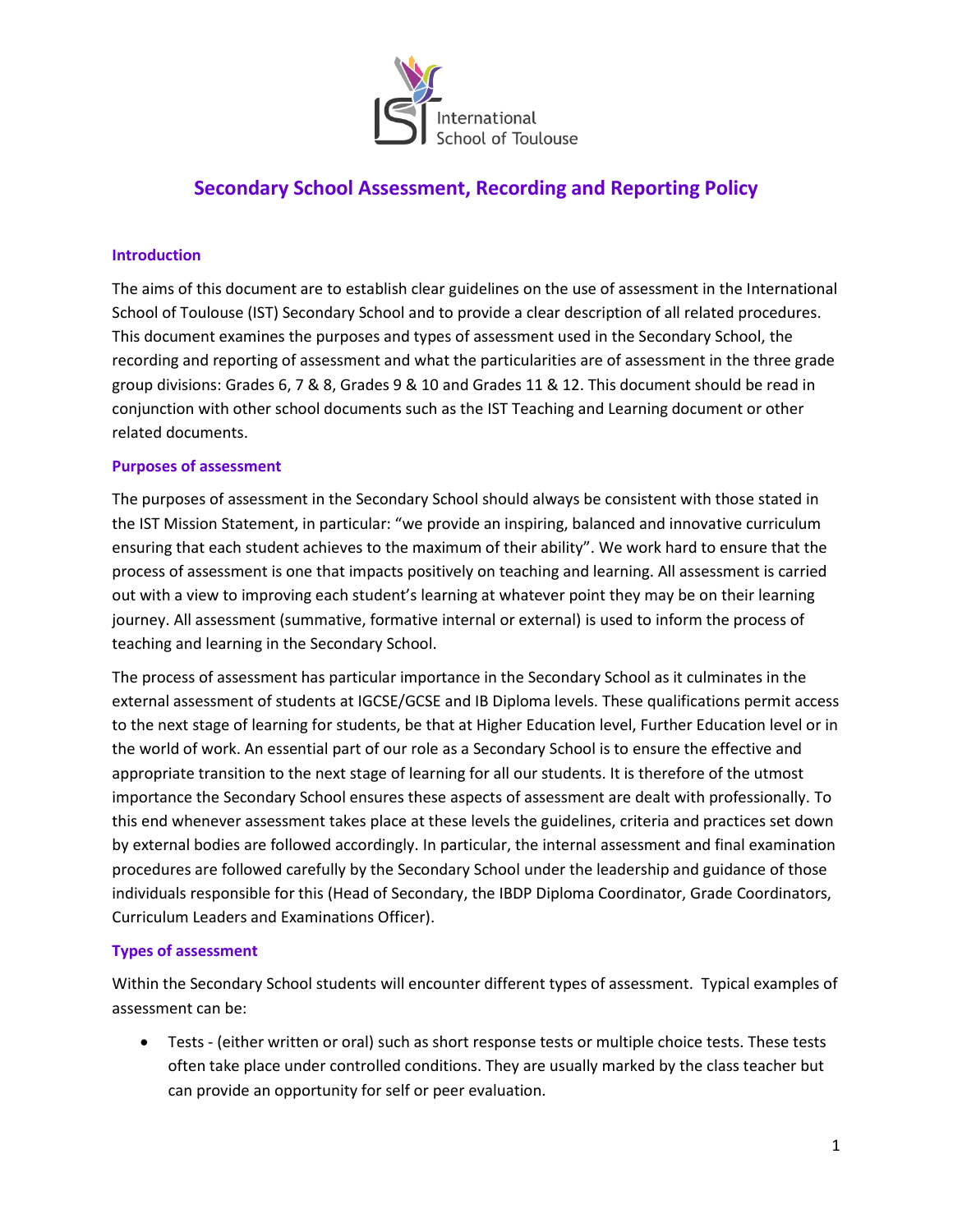

- Examinations (practical, written or oral) these can be a collection of one or more tasks and a variety of types of task such as short or long answers, problem solving, analytical tasks or practical tasks intended to assess competence in a particular skill or knowledge at a particular level. These take place under controlled conditions. They may be marked by the classroom teacher or by examiners from external bodies.
- Other forms of assessment these can assume a number of different forms depending on the curriculum area and the skill or knowledge being assessed. Examples are: projects, portfolios, practical tasks, essays, presentations, reports and evaluations. These tasks can require either independent or group work. They may be assessed by the classroom teacher or, in the case of coursework or internal assessment tasks, by external examiners or moderators. They can also provide an opportunity for self or peer evaluation. Feedback can be in oral or written form. It is also appropriate to note the importance of informal assessment (i.e. assessment that is not necessarily recorded). This can be effective questioning, plenary sessions or individual discussion with students concerning progress (either on an individual piece of work or overall).

Each Curriculum Leader and each teacher is responsible for ensuring that the above types of assessment are carried out in a manner that is appropriate for their curriculum area and respect all the requirements of any external bodies concerned. Naturally, where appropriate assessments should be carried out with due attention to any particular needs a student may have, be they Special Educational Needs, English as an Additional Language needs or even Gifted and Talented needs (please refer to the IST Secondary Student Support Policy).

Furthermore, feedback from these different types of assessment should always be constructive and accurate. When providing written or oral feedback to students all teachers should ensure that comments identify the strengths of a piece of work and provide advice or targets for improvement. Feedback should always be given promptly.

#### **Recording and reporting of assessment data**

 $\overline{\phantom{a}}$ 

The recording of assessment data is the responsibility of each teacher. All assessment is carried out by IST teachers using their professional judgement; the grades they give or report are the only ones the School can endorse. Teachers must keep up to date records of assessment for each student that they teach using the school systems provided for this purpose.

Each piece of work or task that is to be used for assessment is given either a grade, written feedback or both. This information is stored, on the School's online **[ManageBac](https://intst.managebac.com/login)<sup>1</sup> system in what we refer to as a** 

 $1$  ManageBac is a cloud-based system for planning, assessment and reporting which gives students and parents access to their current grades or teacher feedback and their termly reports online. Up to date help sheets for accessing or inputting information on ManageBac are available on the IST website and on the IST ManageBac site.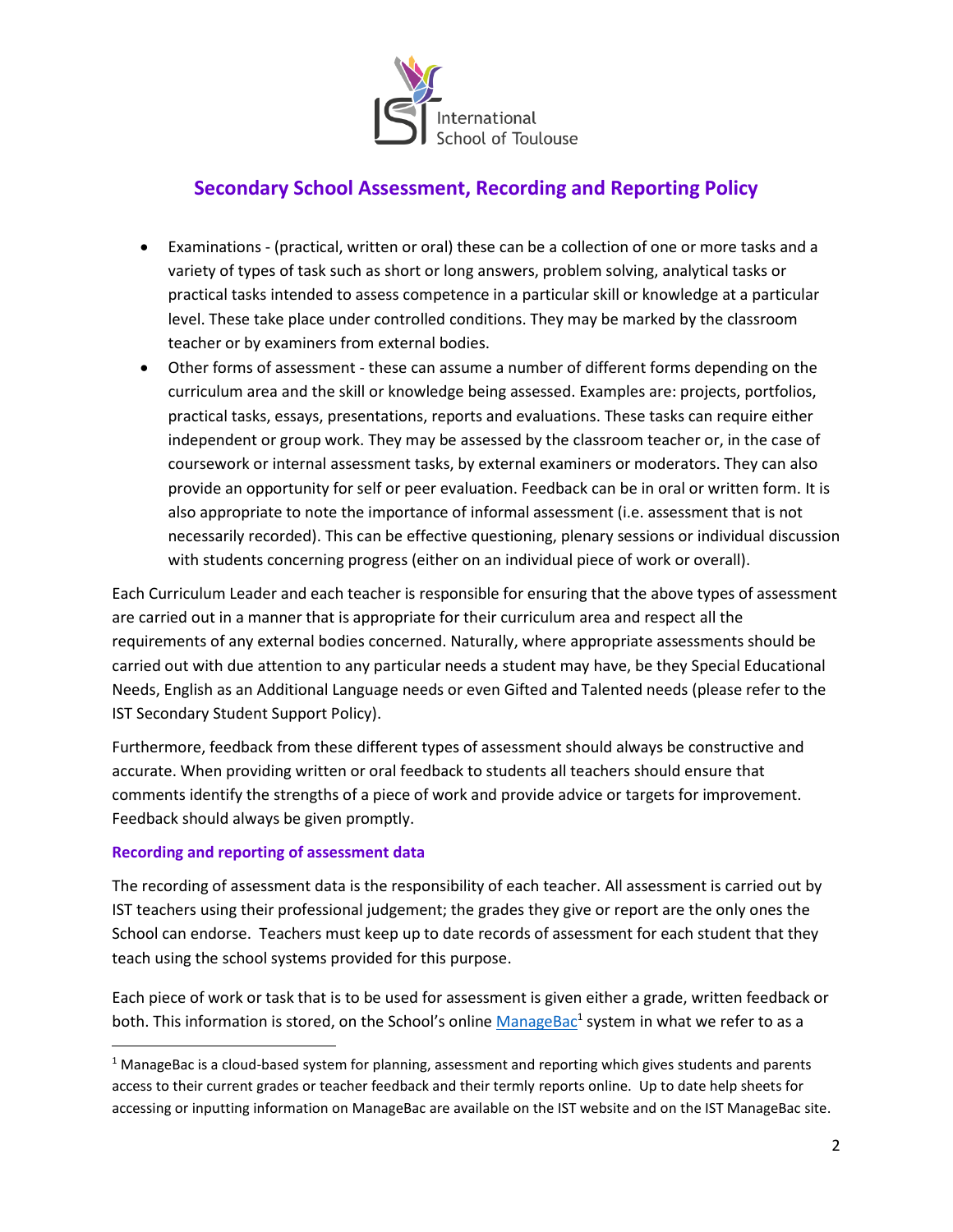

'live' grade book (or mark book). This is feedback is generally formative in nature. The number of assessments that are to be recorded in the 'live' grade book is not fixed as this will necessarily vary from subject to subject; however, the school requires at least one assessment to be recorded in the 'live' grade book per half term (this may be a comment or a grade). Naturally, parents are also encouraged to look at their child's work in all subjects on a regular basis. This is to ensure parents maintain a good knowledge of their child's overall progress and can understand any comments or grades in the context of the work itself.

Reporting of assessment takes place termly. The purpose of reporting is to provide students and parents with a clear indication of a student's overall current performance. Teachers give students attainment grades, effort descriptors and a summative comment each term. These are available to parents through the School's online ManageBac system. This reporting is summative in nature. All internal examination grades are available through the 'live' grade book.

The parents of children in each year group have the opportunity to meet with individual teachers to discuss their child's progress once a year at parent-teacher meetings. Parents also have the opportunity once a year to discuss their child's progress with their child and their child's tutor during consultation day.

#### **Students who are new to IST**

In the case of a student who is new to the school any reporting from a previous school, including the IST Primary School, should be examined carefully by all concerned (Head of Secondary, the IBDP Coordinator, Grade Group Coordinators, Curriculum Leaders and teachers). This information should be used as a starting point in the process of teaching and learning for the child concerned; adjustment can then be made after a suitable time for adaptation and assessment.

#### **Students who leave IST**

 $\overline{\phantom{a}}$ 

In the case of a student who leaves the school, to a new school, university or elsewhere, the Secondary School shall ensure that all required reports or references are made available to the appropriate bodies concerned. This will be carried out either by the Head of Secondary, the IBDP Coordinator, Grade Coordinator or the Personnel and Student Information Manager.

Through the 'live' grade book students and parents can see the feedback or grades for each piece of work that is recorded immediately it is entered by the teacher concerned; all subject grades and feedback are all in one place.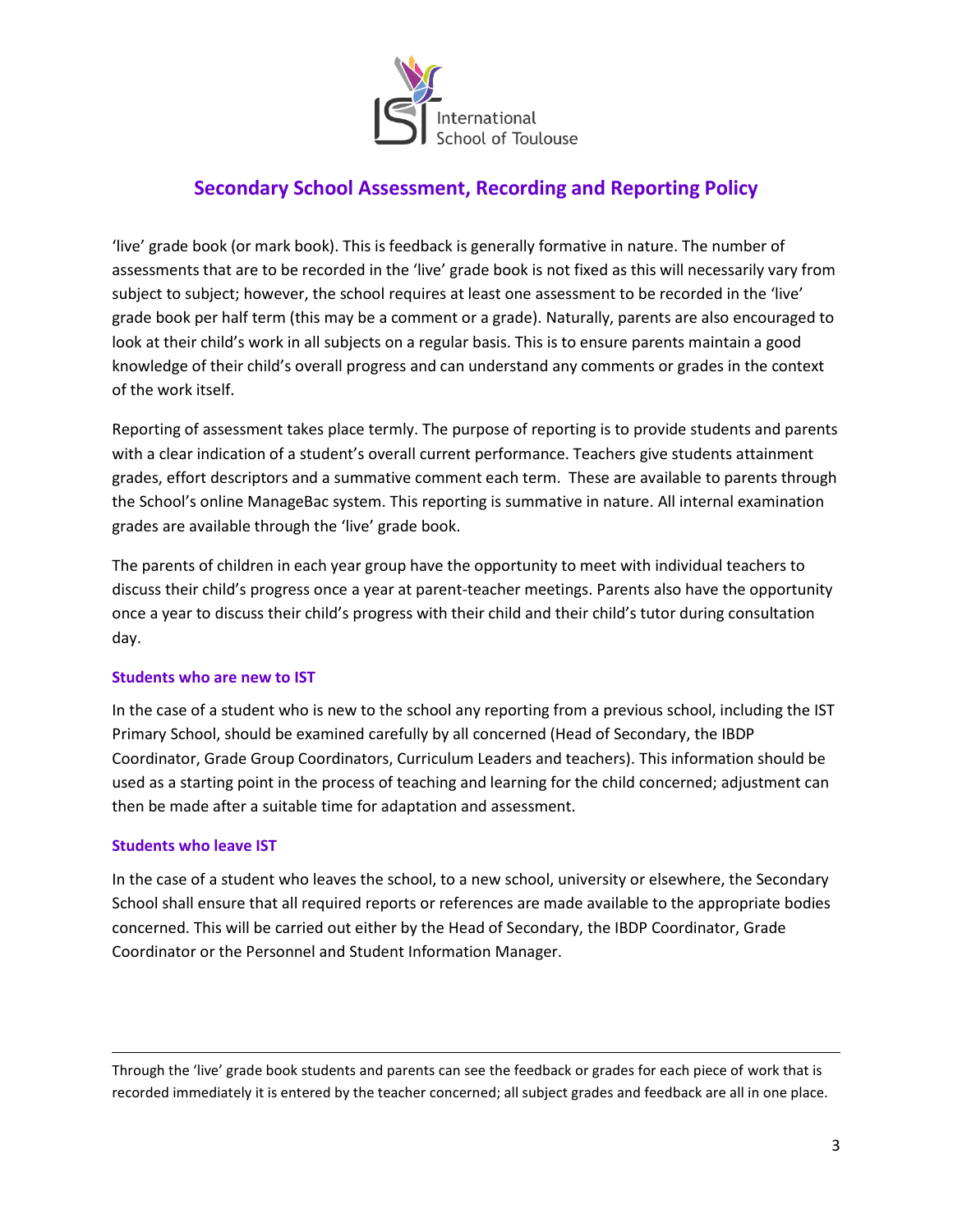

### **Effort descriptors**

The effort descriptors used in reporting for all year groups are the following:

- Excellent
- Good
- Satisfactory
- Unsatisfactory

These effort descriptors refer to both participation in class and to homework.

#### **Attainment grades**

The attainment grades used in reporting are specific to the three Grade Group divisions below:

#### **Grades 6-8**

These year groups represent an important step in the development of a student's learning. Therefore, the Secondary School recognises the particular need for assessment to be carried out in a positive manner in these year groups if we are to develop a child's lifelong love of learning. To this end, all comments on students' work should focus on strengths and also provide concrete and clear advice on how to improve.

Assessment of major pieces of work, such as an end of topic test or an essay for example, should also have a grade as well as comments. The overall grade descriptors are the same for all curriculum areas. Each Curriculum Leader has to ensure that all assessed tasks come with clear mark schemes and guidelines for students.

There are seven grade descriptors used in Grades 6 to 8 plus a grade N (no grade). Seven grade levels are used to reflect the range of grades available at IB Diploma programme level in Grades 11&12; the grade levels are presented as grades A\* to F as a reflection of the IGCSE grade system of letters that is used in Grades 9&10.

The following are the overall attainment grade descriptors used at this level:

A\* - Exceptionally strong knowledge and understanding

A - Very strong knowledge and understanding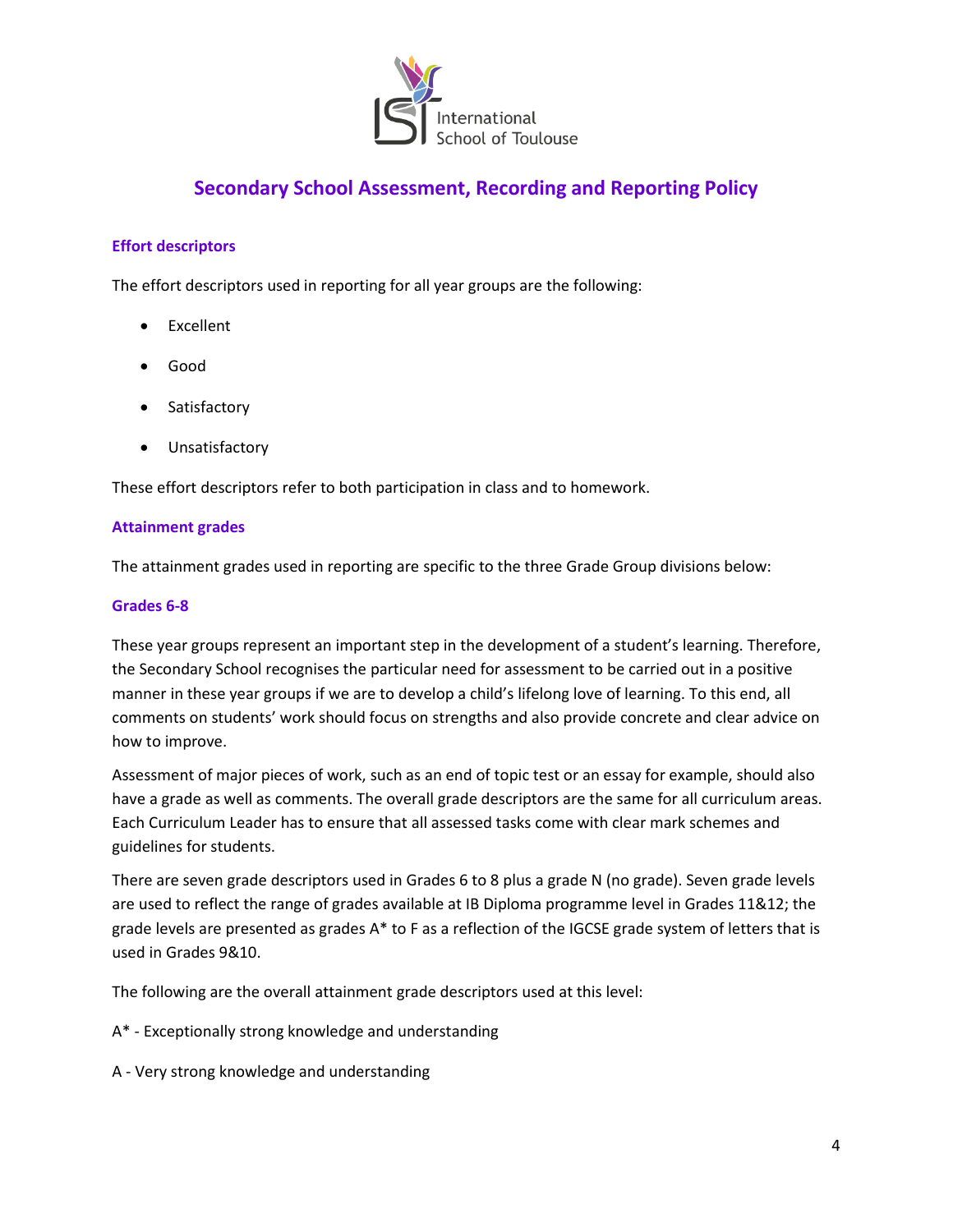

- B Strong knowledge and understanding
- C Sound knowledge and understanding
- D Some knowledge and understanding
- E Basic knowledge and understanding
- F Rudimentary knowledge and understanding

N – No grade (the award of this grade must be justified with an acceptable reason, such as prolonged absence due to illness)

#### **Grades 9&10**

All assessments carried out at this level must be in accordance with the guidelines set out for each curriculum area by the appropriate examining body.

Assessment in this area should always be accurate and feedback given should always provide clear identification of the strengths and weaknesses of the work assessed and concrete advice on how to improve. Assessment at this level must be handled sensitively as there may be students who reach their full potential in some areas quite early on in the two-year programme. Extra care, especially regarding feedback, should be taken to ensure any student in this position is not de-motivated through perceived lack of progress.

The following are the overall attainment grade descriptors used at this level:

- A\* Exceptionally strong knowledge and understanding
- A Very strong knowledge and understanding
- B Strong knowledge and understanding
- C Sound knowledge and understanding
- D Some knowledge and understanding
- E Basic knowledge and understanding
- F Rudimentary knowledge and understanding

N – No grade (the award of this grade must be justified with an acceptable reason, such as prolonged absence due to illness)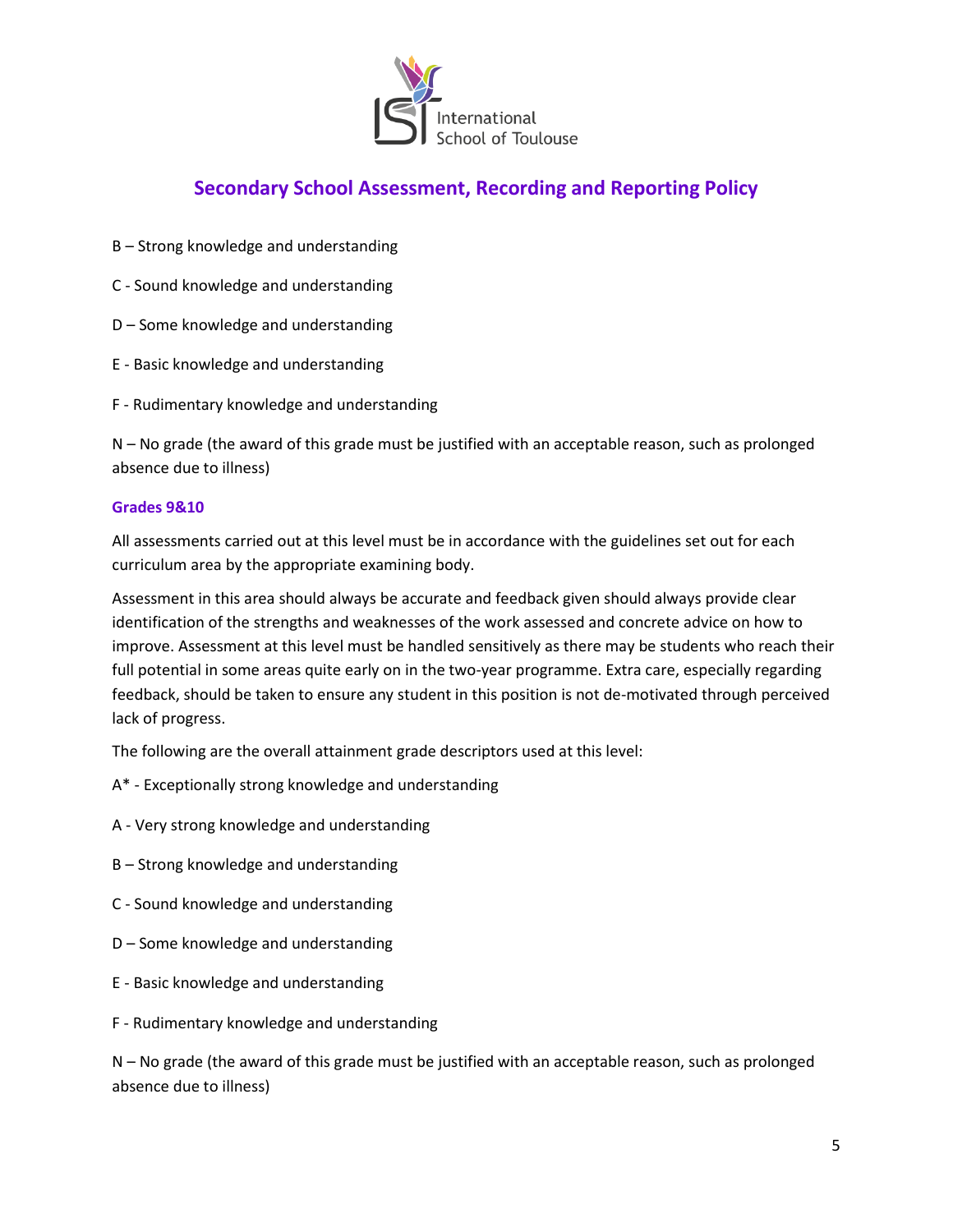

In the case of Music and Visual Arts, where these subjects follow an Edexcel GCSE as opposed to a Cambridge IGCSE, the grading system is on the 9-1 scale that is followed currently in the UK at this level. The Music and Visual Arts departments will provide students and parents with any necessary explanations regarding this grading system.

### **Grades 11&12**

All assessments carried out at this level must be in accordance with the IBO guidelines for each curriculum area.

Assessment in this area should always be accurate and feedback given should always provide clear identification of the strengths and weaknesses of the work assessed and concrete advice on how to improve. Assessment at this level must be handled sensitively as there may be students who reach their full potential in some areas quite early on in the two-year programme. Extra care, especially regarding feedback, should be taken to ensure any student in this position is not de-motivated through perceived lack of progress.

The following are the overall subject attainment grade descriptors used at this level:

- 7 Excellent performance
- 6 Very good performance
- 5 Good performance
- 4 Satisfactory performance
- 3 Mediocre performance
- 2 Poor performance
- 1 Very poor performance

N – No grade (the award of this grade must be justified with an acceptable reason, such as prolonged absence due to illness)

Theory of Knowledge and the Extended Essay are both assessed using an A-F scale, in accordance with IBO guidelines:

A – Excellent performance